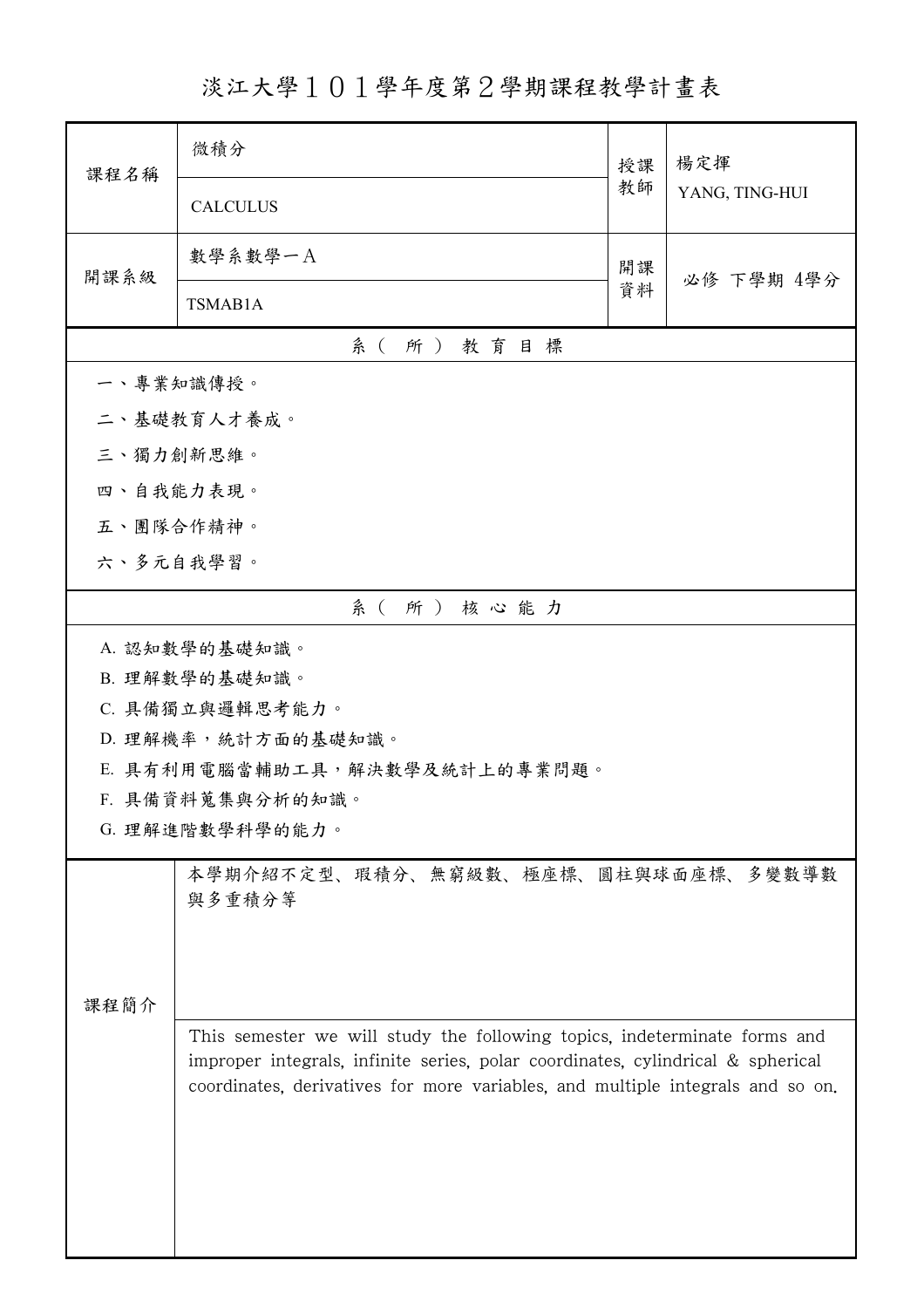本課程教學目標與目標層級、系(所)核心能力相關性 一、目標層級(選填): (一)「認知」(Cognitive 簡稱C)領域:C1 記憶、C2 瞭解、C3 應用、C4 分析、 C5 評鑑、C6 創造 (二)「技能」(Psychomotor 簡稱P)領域:P1 模仿、P2 機械反應、P3 獨立操作、 P4 聯結操作、P5 自動化、P6 創作 (三)「情意」(Affective 簡稱A)領域:A1 接受、A2 反應、A3 重視、A4 組織、 A5 內化、A6 實踐 二、教學目標與「目標層級」、「系(所)核心能力」之相關性: (一)請先將課程教學目標分別對應前述之「認知」、「技能」與「情意」的各目標層級, 惟單項教學目標僅能對應C、P、A其中一項。 (二)若對應「目標層級」有1~6之多項時,僅填列最高層級即可(例如:認知「目標層級」 對應為C3、C5、C6項時,只需填列C6即可,技能與情意目標層級亦同)。 (三)再依據所訂各項教學目標分別對應其「系(所)核心能力」。單項教學目標若對應 「系(所)核心能力」有多項時,則可填列多項「系(所)核心能力」。 (例如:「系(所)核心能力」可對應A、AD、BEF時,則均填列。) <sup>分</sup> | 教學目標(中文) | 教學目標(英文) <sup>序</sup> 相關性 目標層級 系(所)核心能力 1 研讀微積分 | Study Calculus | C4 | ABCDEFG 序 お楽 教學目標 あいしゃ お 教學方法 號 教學目標之教學方法與評量方法 評量方法 1 研讀微積分 講述 紙筆測驗、上課表現 全球視野 ◇ 本課程之設計與教學已融入本校校級基本素養 淡江大學校級基本素養 | わけのある 内涵説明 洞悉未來 ◇ 資訊運用 ◇ 品德倫理 ◇

◆ 獨立思考 樂活健康 ◇ ◇ 團隊合作 美學涵養 ◇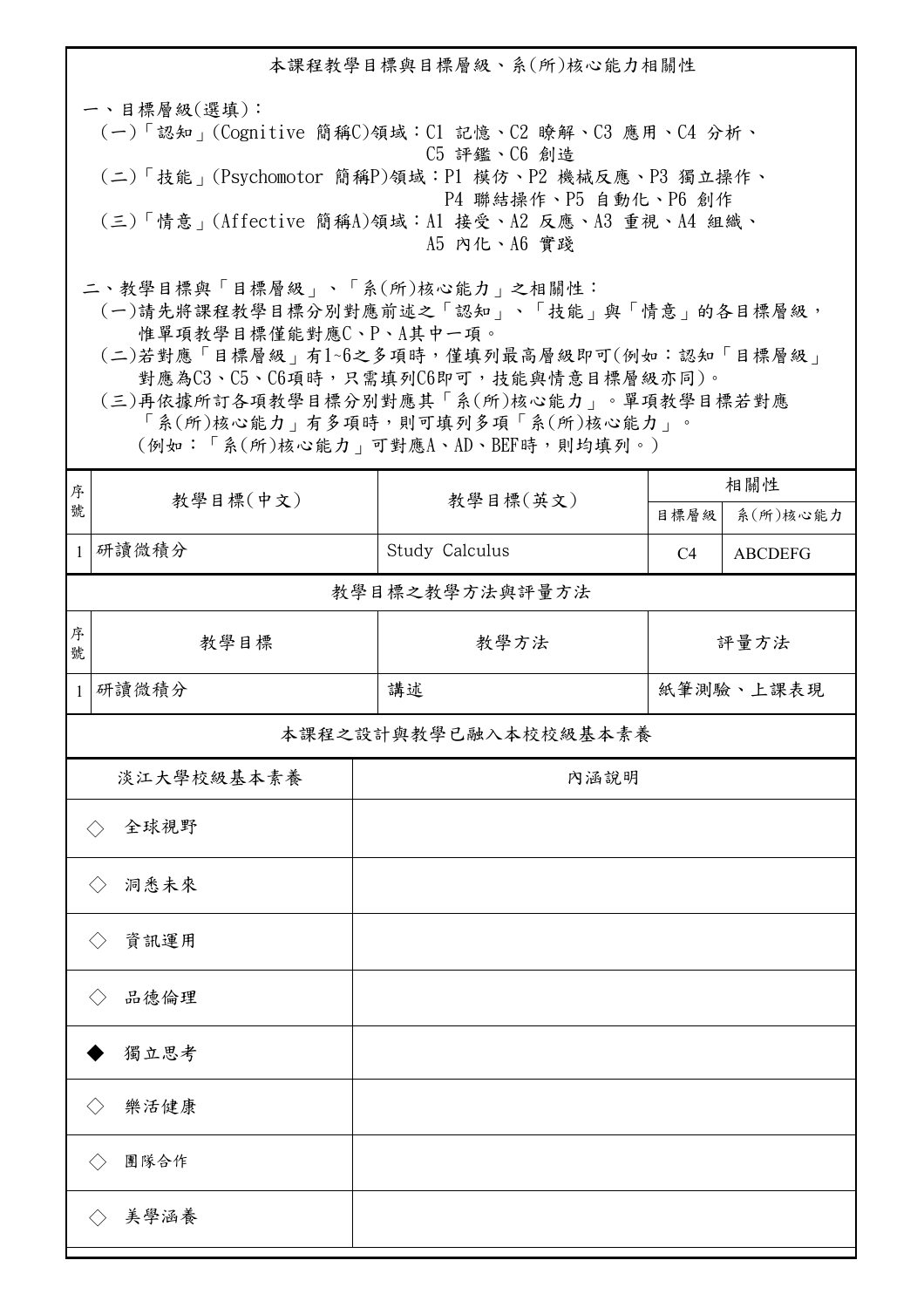|                | 授課進度表                         |                                                                                                                         |    |  |  |
|----------------|-------------------------------|-------------------------------------------------------------------------------------------------------------------------|----|--|--|
| 週<br>次         | 日期起訖                          | 內 容 (Subject/Topics)                                                                                                    | 備註 |  |  |
| -1             | $102/02/18$ ~<br>102/02/24    | $(8.1 \text{--} 8.4)$ Indeterminate forms & improper integrals                                                          |    |  |  |
| $\overline{2}$ | $102/02/25$ ~<br>102/03/03    | $(9.1~9.5)$ Infinite series                                                                                             |    |  |  |
| 3              | $102/03/04$ ~<br>102/03/10    | $(9.6~9.8)$ Power series & Taylor series                                                                                |    |  |  |
| 4              | $102/03/11$ ~<br>102/03/17    | $(10.4~10.7)$ Polar coordinates                                                                                         |    |  |  |
| 5              | $102/03/18$ ~<br>102/03/24    | $(11.9)$ Cylindrical & spherical coordinates                                                                            |    |  |  |
| 6              | $102/03/25$ ~<br>102/03/31    | $(12.1~12.2)$ Partial derivatives                                                                                       |    |  |  |
| 7              | $102/04/01$ ~<br>102/04/07    | 教學行政觀摩日                                                                                                                 |    |  |  |
| 8              | $102/04/08$ ~<br>102/04/14    | $(12.3~12.4)$ Limits and continuity, differetiability                                                                   |    |  |  |
| 9              | $102/04/15$ ~<br>102/04/21    | $(12.5~12.6)$ Directional derivatives & chain rules                                                                     |    |  |  |
| 10             | $102/04/22$ ~<br>102/04/28    | 期中考試週                                                                                                                   |    |  |  |
| 11             | $102/04/29$ ~<br>102/05/05    | $(12.7~12.8)$ Tangent plans & maxima and minima                                                                         |    |  |  |
| 12             | $102/05/06 \sim$<br>102/05/12 | (12.9) Lagrange multipliers                                                                                             |    |  |  |
| 13             | $102/05/13$ ~<br>102/05/19    | $(13.1~13.3)$ Double integrals                                                                                          |    |  |  |
| 14             | $102/05/20$ ~<br>102/05/26    | (13.4) Double integrals in polar coordinates                                                                            |    |  |  |
| 15             | $102/05/27$ ~<br>102/06/02    | $(13.6)$ Surface area                                                                                                   |    |  |  |
| 16             | $102/06/03$ ~<br>102/06/09    | (13.7) Triple integrals in Cartesian coordinates                                                                        |    |  |  |
| 17             | $102/06/10$ ~<br>102/06/16    | $(13.8~13.9)$ Triple integrals in Cylindrical & spherical<br>coordinates, changes of variables in multiple<br>integrals |    |  |  |
| 18             | $102/06/17$ ~<br>102/06/23    | 期末考試週                                                                                                                   |    |  |  |
| 修課應<br>注意事項    |                               |                                                                                                                         |    |  |  |
|                | 教學設備                          | 投影機                                                                                                                     |    |  |  |
|                | 教材課本                          | Calculus--9e-Varberg, Purcell, Rigdon, Prentice Hall.                                                                   |    |  |  |
|                |                               |                                                                                                                         |    |  |  |